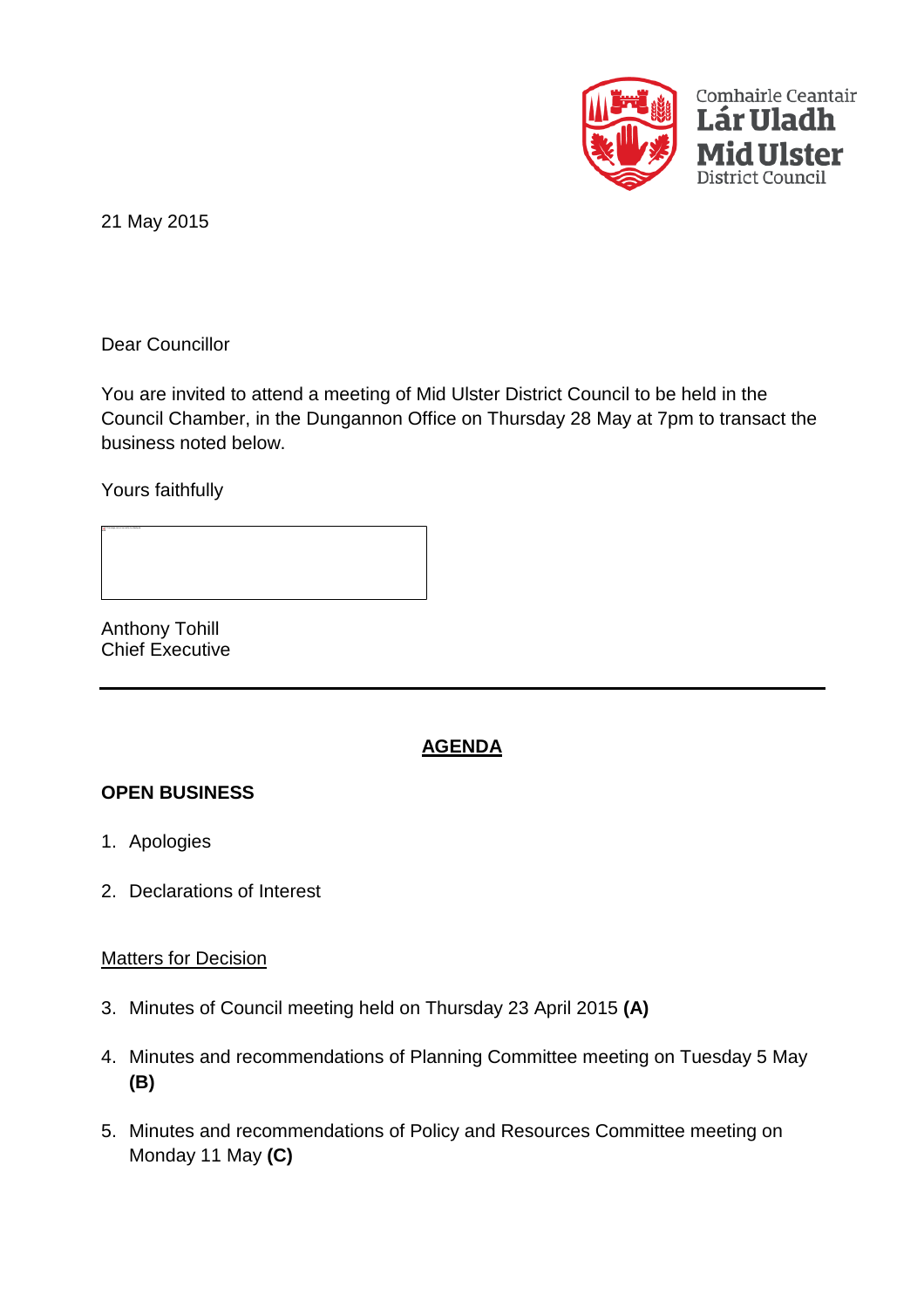- 6. Minutes and recommendations of Environment Committee meeting held on Tuesday 12 May **(D)**
- 7. Minutes and recommendations of Development Committee meeting held on Thursday 14 May **(E)**
- 8. Standing Orders for the Regulation of Business **(F)**
- 9. Conferences and Seminars **(G)**

# Notices of Motion

- 10. Consideration of Motions
	- 10.1 Councillor Mallaghan to move:

*This Council notes the Achievement of Tyrone GAA Under 21 Football Team and their success in winning the All Ireland Championship in Parnell Park Dublin on the 2nd May. That this council commends the players, management, back room team and the County Board for their hard work in bringing this great honour to the District and the County. That this council hosts a civic reception in their honour*

10.2 Councillor C O'Neill to move:

*This council notes the positive contribution that the LGBT community make to the Mid Ulster Society. That council acknowledges that this district is a welcome place for everyone regardless of your sexuality or gender. This council condemns with deep regret the comments made by Councillor Paul McClean last month in the Irish News and calls on him the retract those comments immediately.*

10.3 Councillor C Cuthbertson to move:

*That this Council, send warmest congratulations and best wishes to Their Royal Highnesses, The Duke & Duchess of Cambridge, on the birth of their daughter Her Royal Highness Princess Charlotte Elizabeth Diana of Cambridge, fourth in line to the Throne and sister of His Royal Highness Prince George of Cambridge.*

#### 10.4 Cllr Bell to move

*This council notes the recent success of the Cookstown Rugby Club. In this their 25th year, the senior team has won the Ulster Minor League. This is a great achievement for the club and I request that the council acknowledges this great moment for the club in the most appropriate way.*